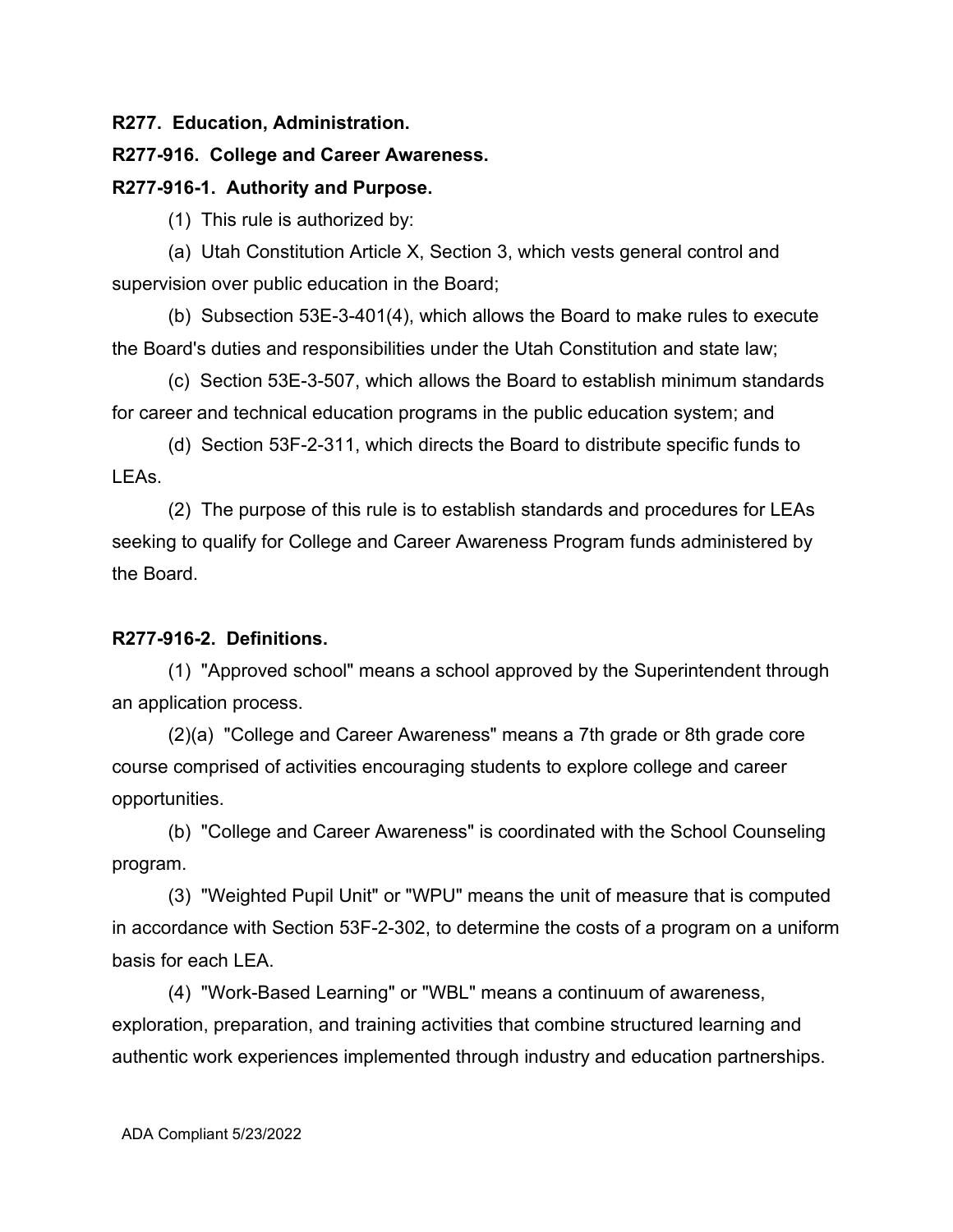# **R277-916-3. Disbursement of Funds.**

(1)(a) An LEA shall utilize College and Career Awareness funds to purchase and maintain needed student equipment and supplies for the course, subject to the following:

(i) LEA expenditures shall be reasonable and necessary to sustain the College and Career Awareness program;

(ii) LEA expenditures shall be adequately documented;

(iii) an LEA may not use for personnel costs;

(iv) an LEA may not use funds to cover the cost of goods and services for teacher personal use, such as teacher equipment, materials, and supplies;

(v) an LEA may not use funds for costs associated with:

(A) entertainment;

(B) amusement;

(C) diversion;

(D) social activities;

(E) incentives;

(F) marketing materials; or

(G) thank you gifts; and

(vi) an LEA may only use funds for costs that will directly achieve program outcomes for students.

(b) Notwithstanding, Subsection (1)(a), an LEA may use up to 15% of available funds for teachers and counselors to participate in ongoing professional development sponsored by the Board.

(2) An LEA shall meet all requirements of this rule to receive College and Career Awareness funding.

(3) College and Career Awareness funds shall be allocated to an LEA for an approved school using a base amount per school.

(4) The Superintendent shall distribute funds remaining after funds are distributed under Subsection (3) to approved schools, based on the prior school year's October 1 grade 7 enrollment.